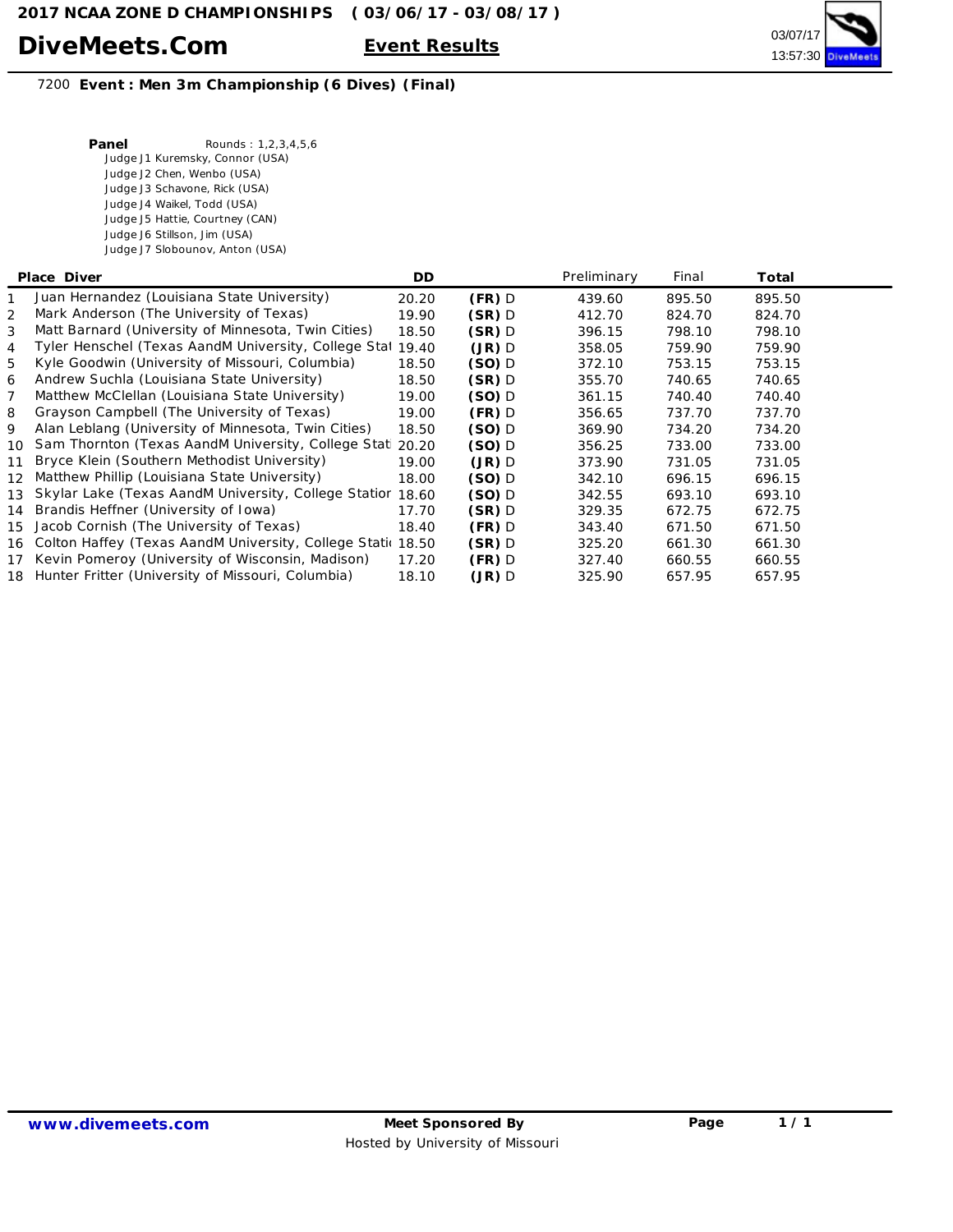

#### **Event : Men 3m Championship (6 Dives) (Preliminary)**

|                  | Panel A<br>Rounds: 1,2,5<br>Judge J1 Schavone, Rick (USA)<br>Judge J2 Waikel, Todd (USA)<br>Judge J3 Kuremsky, Connor (USA)<br>Judge J4 Stillson, Jim (USA)<br>Judge J5 Chen, Wenbo (USA) |       |          | Panel B<br>Rounds: $3,4,6$<br>Judge J1 Slobounov, Anton (USA)<br>Judge J2 Hattie, Courtney (CAN)<br>Judge J3 Lionberger, Erin (USA)<br>Judge J4 Sweeney, James (USA)<br>Judge J5 Strom, Brian (USA) |        |
|------------------|-------------------------------------------------------------------------------------------------------------------------------------------------------------------------------------------|-------|----------|-----------------------------------------------------------------------------------------------------------------------------------------------------------------------------------------------------|--------|
|                  | Place Diver                                                                                                                                                                               | DD    |          | Preliminary                                                                                                                                                                                         | Total  |
| 1                | Juan Hernandez (Louisiana State University)                                                                                                                                               | 20.20 | $(FR)$ D | 439.60                                                                                                                                                                                              | 439.60 |
| 2                | Mark Anderson (The University of Texas)                                                                                                                                                   | 19.50 | $(SR)$ D | 412.70                                                                                                                                                                                              | 412.70 |
| 3                | Matt Barnard (University of Minnesota, Twin Cit 18.50                                                                                                                                     |       | $(SR)$ D | 396.15                                                                                                                                                                                              | 396.15 |
| 4                | Bryce Klein (Southern Methodist University)                                                                                                                                               | 19.00 | $(JR)$ D | 373.90                                                                                                                                                                                              | 373.90 |
| 5                | Kyle Goodwin (University of Missouri, Columbia 18.50                                                                                                                                      |       | $(SO)$ D | 372.10                                                                                                                                                                                              | 372.10 |
| 6                | Alan Leblang (University of Minnesota, Twin Cit 18.50                                                                                                                                     |       | $(SO)$ D | 369.90                                                                                                                                                                                              | 369.90 |
| 7                | Matthew McClellan (Louisiana State University) 19.00                                                                                                                                      |       | $(SO)$ D | 361.15                                                                                                                                                                                              | 361.15 |
| 8                | Tyler Henschel (Texas AandM University, Coller 19.40                                                                                                                                      |       | $(JR)$ D | 358.05                                                                                                                                                                                              | 358.05 |
| 9                | Grayson Campbell (The University of Texas)                                                                                                                                                | 19.00 | $(FR)$ D | 356.65                                                                                                                                                                                              | 356.65 |
| 10               | Sam Thornton (Texas AandM University, Colleg 20.20                                                                                                                                        |       | $(SO)$ D | 356.25                                                                                                                                                                                              | 356.25 |
| 11               | Andrew Suchla (Louisiana State University)                                                                                                                                                | 18.50 | $(SR)$ D | 355.70                                                                                                                                                                                              | 355.70 |
| 12 <sup>12</sup> | Jacob Cornish (The University of Texas)                                                                                                                                                   | 18.40 | $(FR)$ D | 343.40                                                                                                                                                                                              | 343.40 |
| 13               | Skylar Lake (Texas AandM University, College                                                                                                                                              | 18.60 | $(SO)$ D | 342.55                                                                                                                                                                                              | 342.55 |
| 14               | Matthew Phillip (Louisiana State University)                                                                                                                                              | 18.00 | $(SO)$ D | 342.10                                                                                                                                                                                              | 342.10 |
| 15               | Brandis Heffner (University of Iowa)                                                                                                                                                      | 17.70 | $(SR)$ D | 329.35                                                                                                                                                                                              | 329.35 |
|                  | 16 Kevin Pomeroy (University of Wisconsin, Madis 17.20                                                                                                                                    |       | $(FR)$ D | 327.40                                                                                                                                                                                              | 327.40 |
| 17               | Hunter Fritter (University of Missouri, Columbia 18.10                                                                                                                                    |       | $(JR)$ D | 325.90                                                                                                                                                                                              | 325.90 |
| 18               | Colton Haffey (Texas AandM University, College 18.50                                                                                                                                      |       | $(SR)$ D | 325.20                                                                                                                                                                                              | 325.20 |
|                  | 19 Zachary Stockton (Texas AandM University, Cc 18.00                                                                                                                                     |       | $(SR)$ D | 322.20                                                                                                                                                                                              | 322.20 |
| 20               | Reed Merritt (The University of Texas)                                                                                                                                                    | 17.10 | $(FR)$ D | 310.55                                                                                                                                                                                              | 310.55 |
| 21               | Matthew Mauser (University of Iowa)                                                                                                                                                       | 18.00 | $(JR)$ D | 299.70                                                                                                                                                                                              | 299.70 |
|                  | 22 Isaac Morris (University of South Dakota)                                                                                                                                              | 17.60 | $(FR)$ D | 299.15                                                                                                                                                                                              | 299.15 |
| 23               | Mitch Raihle (University of North Dakota)                                                                                                                                                 | 16.50 | $(FR)$ D | 297.05                                                                                                                                                                                              | 297.05 |
| 24               | Lucas Cooperman (University of Minnesota, Tw 17.90                                                                                                                                        |       | $(FR)$ D | 274.20                                                                                                                                                                                              | 274.20 |
| 25               | Michael Klemm (University of Wisconsin, Greer 17.10                                                                                                                                       |       | $(JR)$ D | 268.20                                                                                                                                                                                              | 268.20 |
| 26               | Nick Benson (University of North Dakota)                                                                                                                                                  | 17.00 | $(FR)$ D | 267.50                                                                                                                                                                                              | 267.50 |
| 27               | Jeremy Moser (University of Minnesota, Twin C 17.90                                                                                                                                       |       | $(FR)$ D | 258.90                                                                                                                                                                                              | 258.90 |
| 28               | Andrew Pearce (University of Wisconsin, Madis 18.50                                                                                                                                       |       | $(SO)$ D | 251.45                                                                                                                                                                                              | 251.45 |
| 29               | Joey Weber (South Dakota State University)                                                                                                                                                | 16.60 | $(SO)$ D | 237.80                                                                                                                                                                                              | 237.80 |
|                  | 30 Alex Crow (South Dakota State University)                                                                                                                                              | 15.90 | $(FR)$ D | 234.95                                                                                                                                                                                              | 234.95 |
| 31               | Maximilian Reynolds (University of Wisconsin, 116.40                                                                                                                                      |       | $(JR)$ D | 227.85                                                                                                                                                                                              | 227.85 |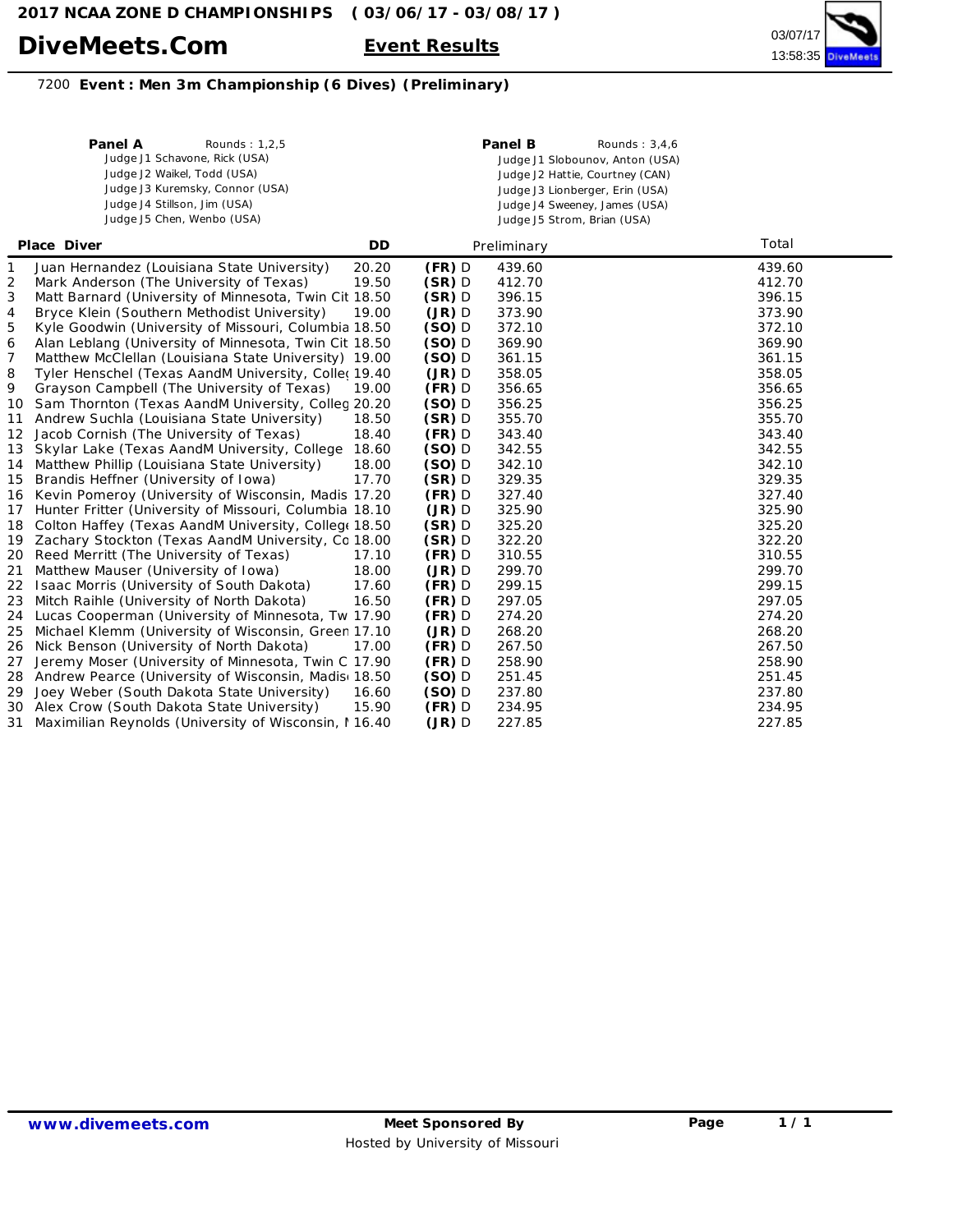

#### 7140 **Event : Women 1m Championship (6 Dives) (Final)**

| Panel | Rounds: 1,2,3,4,5,6                  |
|-------|--------------------------------------|
|       | Judge J1 Schultz, Dale (USA)         |
|       | Judge J2 Chen, Wenbo (USA)           |
|       | Judge J3 Schavone, Rick (USA)        |
|       | Judge J4 Sweeney, James (USA)        |
|       | Judge J5 Slobounov, Anton (USA)      |
|       | Judge J6 Gunter, Robert (USA)        |
|       | Judge J7 Jorgensen, Kristoffer (USA) |
|       |                                      |

|                 | Place Diver                                                | DD.   |          | Preliminary | Final  | Total  |  |
|-----------------|------------------------------------------------------------|-------|----------|-------------|--------|--------|--|
|                 | Yu Zhou (University of Minnesota, Twin Cities)             | 14.80 | $(SR)$ D | 326.70      | 658.65 | 658.65 |  |
| 2               | Sarah Bacon (University of Minnesota, Twin Cities)         | 14.90 | $(FR)$ D | 301.75      | 623.60 | 623.60 |  |
| 3               | Meghan Obrien (The University of Texas)                    | 15.30 | $(SO)$ D | 308.60      | 620.15 | 620.15 |  |
| 4               | Elizabeth Cui (Louisiana State University)                 | 14.80 | $(SO)$ D | 322.35      | 614.20 | 614.20 |  |
| 5               | Anna Filipcic (University of Nebraska, Lincoln)            | 14.90 | $(SR)$ D | 304.90      | 608.10 | 608.10 |  |
| 6               | Lauren Reedy (University of Missouri, Columbia)            | 14.80 | (SR) D   | 300.80      | 599.00 | 599.00 |  |
| 7               | Lexi Tenenbaum (University of Minnesota, Twin Cities       | 14.80 | $(SR)$ D | 299.80      | 598.10 | 598.10 |  |
| 8               | Madeline McKernan (University of Missouri, Columbia) 14.40 |       | $(JR)$ D | 303.35      | 593.90 | 593.90 |  |
| 9               | Kendra Kieser (University of Missouri, Columbia)           | 15.30 | $(JR)$ D | 292.40      | 591.90 | 591.90 |  |
| 10              | Nicole Gillis (University of Arkansas, Fayetteville)       | 14.80 | $(JR)$ D | 288.25      | 588.85 | 588.85 |  |
| 11              | Micaela Bouter (University of Houston)                     | 14.90 | $(JR)$ D | 301.05      | 582.45 | 582.45 |  |
| 12 <sup>7</sup> | Alison Gibson (The University of Texas)                    | 14.50 | $(FR)$ D | 282.40      | 577.00 | 577.00 |  |
| 13 <sup>1</sup> | Alexa Beckwith (University of Missouri, Columbia)          | 14.80 | $(JR)$ D | 275.60      | 571.15 | 571.15 |  |
|                 | 14 Zoe Alaniz (Texas AandM University, College Station)    | 14.40 | $(SR)$ D | 273.15      | 547.55 | 547.55 |  |
| 15              | Mariam Khamis (University of Minnesota, Twin Cities)       | 14.40 | $(SO)$ D | 274.40      | 546.50 | 546.50 |  |
|                 | 16 Ashley Peterson (University of Wisconsin, Madison)      | 14.60 | $(SR)$ D | 285.40      | 545.60 | 545.60 |  |
|                 | 17 Greysen Hertting (University of South Dakota)           | 14.80 | $(SR)$ D | 274.70      | 529.40 | 529.40 |  |
|                 | 18 Hazel Hertting (University of Wisconsin, Madison)       | 14.90 | $(SO)$ D | 263.75      | 527.10 | 527.10 |  |